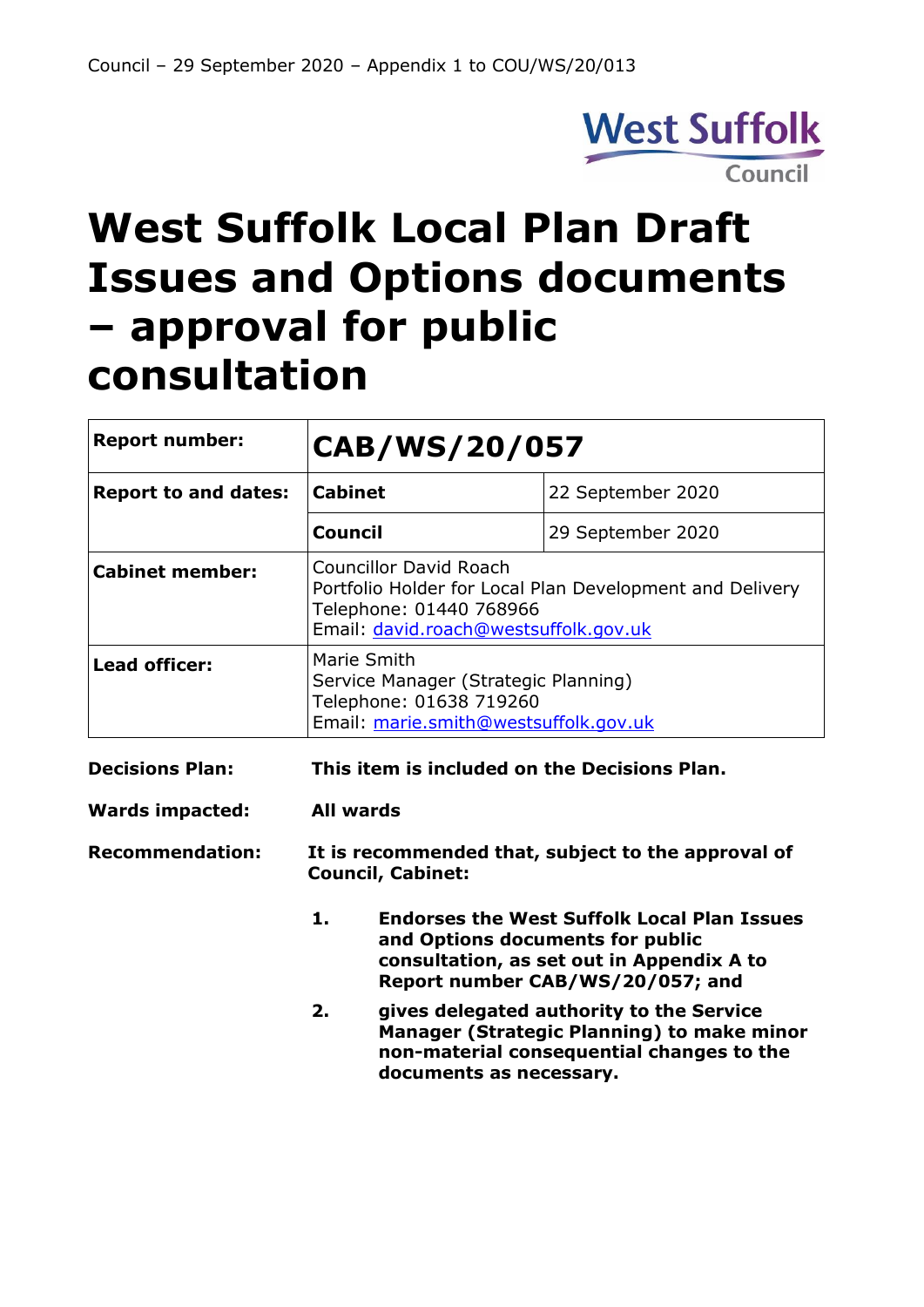# **1. Context**

- 1.1 The Local Plan is important in supporting delivery of our strategic priorities and essential for the continuation of an effective planning service. In addition, the Planning and Compulsory Purchase Act, (2004), requires local planning authorities to prepare and keep an up-to-date Local Plan.
- 1.2 West Suffolk Council is preparing a new Local Plan that once complete will replace the various documents which together form the existing Development Plan for West Suffolk:
	- Former Forest Heath area Core Strategy (2010)
	- Former St Edmundsbury area Core Strategy (2010).
	- Former Forest Heath area Single Issue review (SIR) (2019
	- Joint Development Management Policies Document (2015)
	- Former Edmundsbury area 'Vision' Site Allocation documents (2014)
	- Former Forest Heath area Sites Allocation Local Plan (2019)

# **2. West Suffolk Local Plan Draft Issues and Options documents**

- 2.1 This report asks the Cabinet to endorse the West Suffolk Local Plan Issues and Options Draft (Appendix A) and refer the document to Council for approval for public consultation.
- 2.2 The new West Suffolk Local Plan will plan for the period to 2040 which aligns with local plans being produced by neighbouring authorities. The Issues and Options Local Plan consultation is the first of several rounds of public consultation in the local plan preparation process.
- 2.3 The West Suffolk Issues and Options Local Plan document has three main parts:
	- **Part one** sets out the spatial vision, strategic objectives and issues, a new draft settlement hierarchy and options for the distribution of growth.
	- **Part two** sets out local issues concerning climate change, housing, employment, retail, leisure, wellbeing, transport, support for rural communities, the natural and historic environment and horse racing. Responses to this section of the document will help inform the preparation of the development management policies used in the day to day determination of planning applications.
	- **Part three** sets out a settlement profile for those places which could potentially be allocated sites for various uses in the plan period. There is a short introduction to each settlement along with a constraints map and details of those sites that are 'included' in the council's 2020 Strategic Housing and Economic Land Availability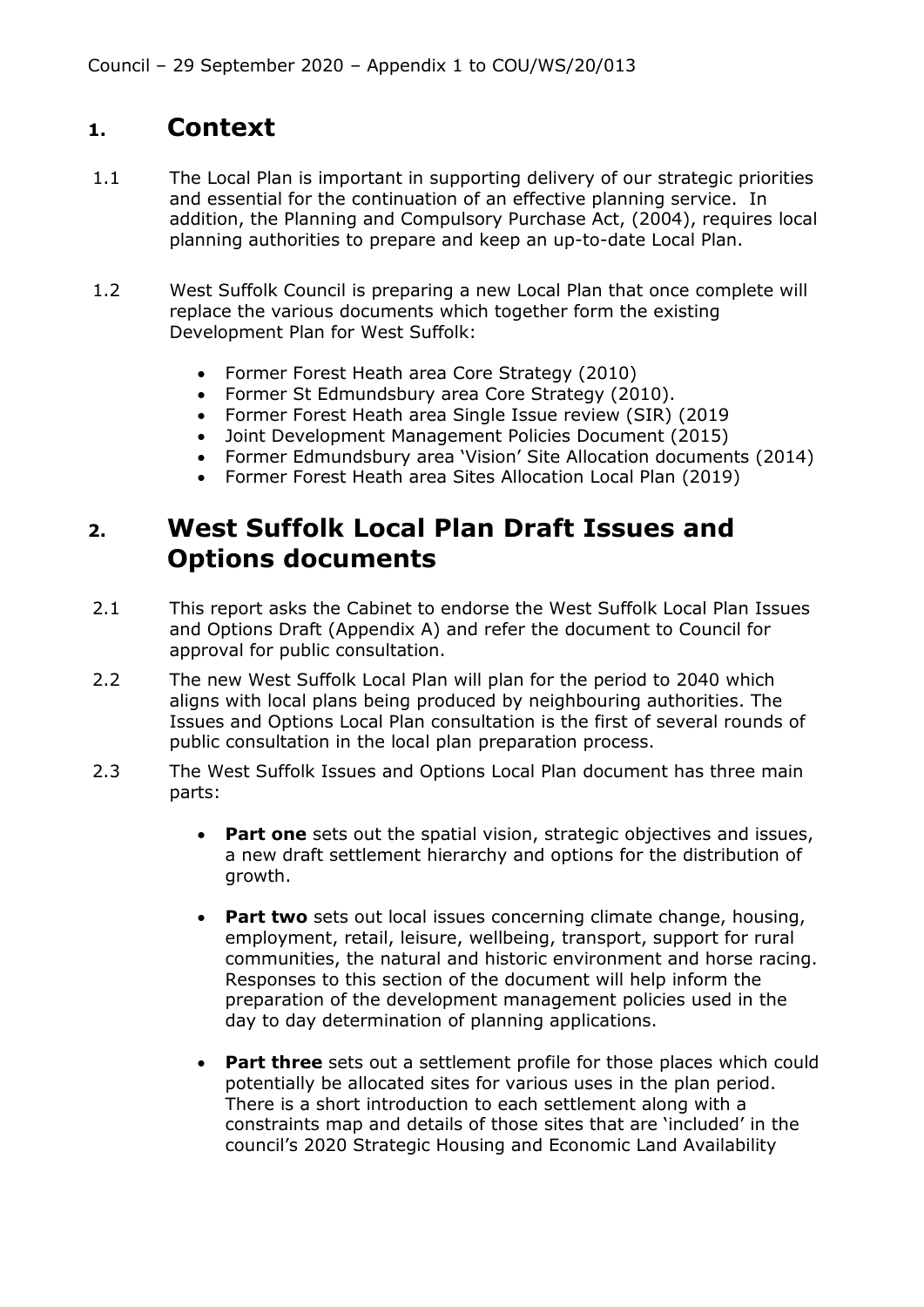Assessment (SHELAA) and which therefore could be suitable for future development.

- 2.4 A series of questions in each section invite comments on whether right issues and options have been identified, if there are other issues or options not considered and which option is most appropriate.
- 2.5 A Sustainability Appraisal, Habitat Regulations Assessment, Sustainable Settlements Study, Environmental Constraints Study and the Strategic Housing and Economic Land Availability Assessment will be published alongside the Issues and Options local plan as supporting documents.

## **3. Alternative options**

- 3.1 The alternative option would be to not progress a new Local Plan or delay preparation and consultation. This would leave the Council at risk of unplanned, speculative development. This would be reputationally damaging and lead to Government intervention to produce a Local Plan for the District Council. See section 5 below.
- 3.2 In assembling the Issues and Options document, a series of five member workshops were held. These workshops explored issues and options for both the content of the plan, and consultation methods. These workshops ensured alignment with the Council's Strategic Framework and fed into the production of the final consultation document (Appendix A) and a programme for consultation and engagement.
- 3.3 The Issues and Options Local Plan document itself considers reasonable alternatives and options to accommodate growth and plan for the future of West Suffolk. The consultation also asks if there are alternative issues and options that the Council should consider.
- 3.4 Following this first consultation, the next stage will be to review the comments received and together with evidence prepare a Preferred Options document which will be subject to consultation, programmed for September 2021 to November 2021.

## **4. Consultation and engagement**

4.1 The Council has recently updated its Statement of Community Involvement (SCI) as a result of Covid-19. The SCI sets out how West Suffolk Council intends to liaise with the public on planning matters, such as the development of the Local Plan. The SCI shows a change of consultation emphasis, as due to the coronavirus it is not currently possible to provide a hard copy of the Local Plan to view in person in our council offices, or easily meet groups of people face-to-face. Instead, more virtual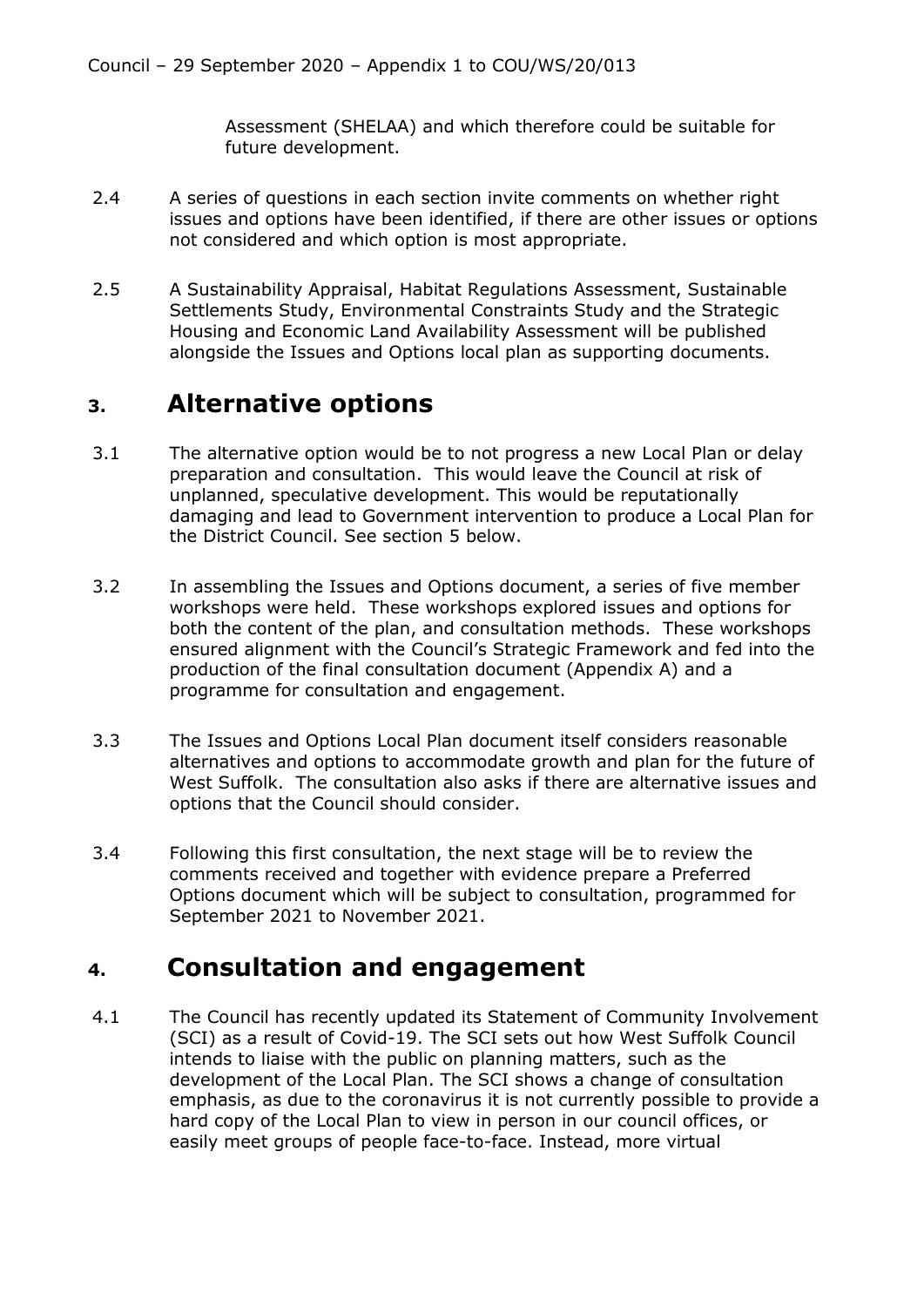consultation events are proposed for the Issues and Options Local Plan consultation.

4.2 A programme of consultation and engagement has been prepared considering these changing circumstances and national guidelines. This has been designed to engage with as wide range of people and ages across our communities as possible. Officers will monitor the ongoing situation in case any changes need to be made in the light of new Government guidance on coronavirus.

> The process of engagement has been designed to help people understand the Local Plan, its importance for them and West Suffolk. It also explains how individuals and groups can be involved in the process and have their say. The language and tone of the materials is designed to help give our communities ownership of the Plan.

#### 4.3 It is proposed to **consult on the Issues and Options Local Plan and supporting documents for 10 weeks from Tuesday 13 October to Tuesday 22 December 2020.**

This engagement programme will involve a range of methods including and not restricted to:

- Media releases and briefings
- Targeted stakeholder communications tailored for individual groups (for example youth group materials for young people being co designed with young people)
- Social media including Twitter, Facebook, Instagram with materials such as films and graphics
- Town/parish council magazine articles
- Posters and other materials that can be printed with QR codes to use in public places i.e. shops, health centres and libraries
- Online virtual exhibition with interactive material
- Live chat function to speak to a member of the planning team to understand the consultation documents, ask questions and submit comments
- Member and town/parish council packs to include a range of materials
- Material where appropriate will also support residents to be able to send in their comments and engage in the process through online and letter
- 4.4 The Local Development Scheme (LDS), the document which sets out what planning policy documents the Council intends to produce and the timescale for their preparation, has been modified to reflect the slight delay caused by Covid-19. A link to the programme for the production of the West Suffolk Local Plan can be found under background documents below.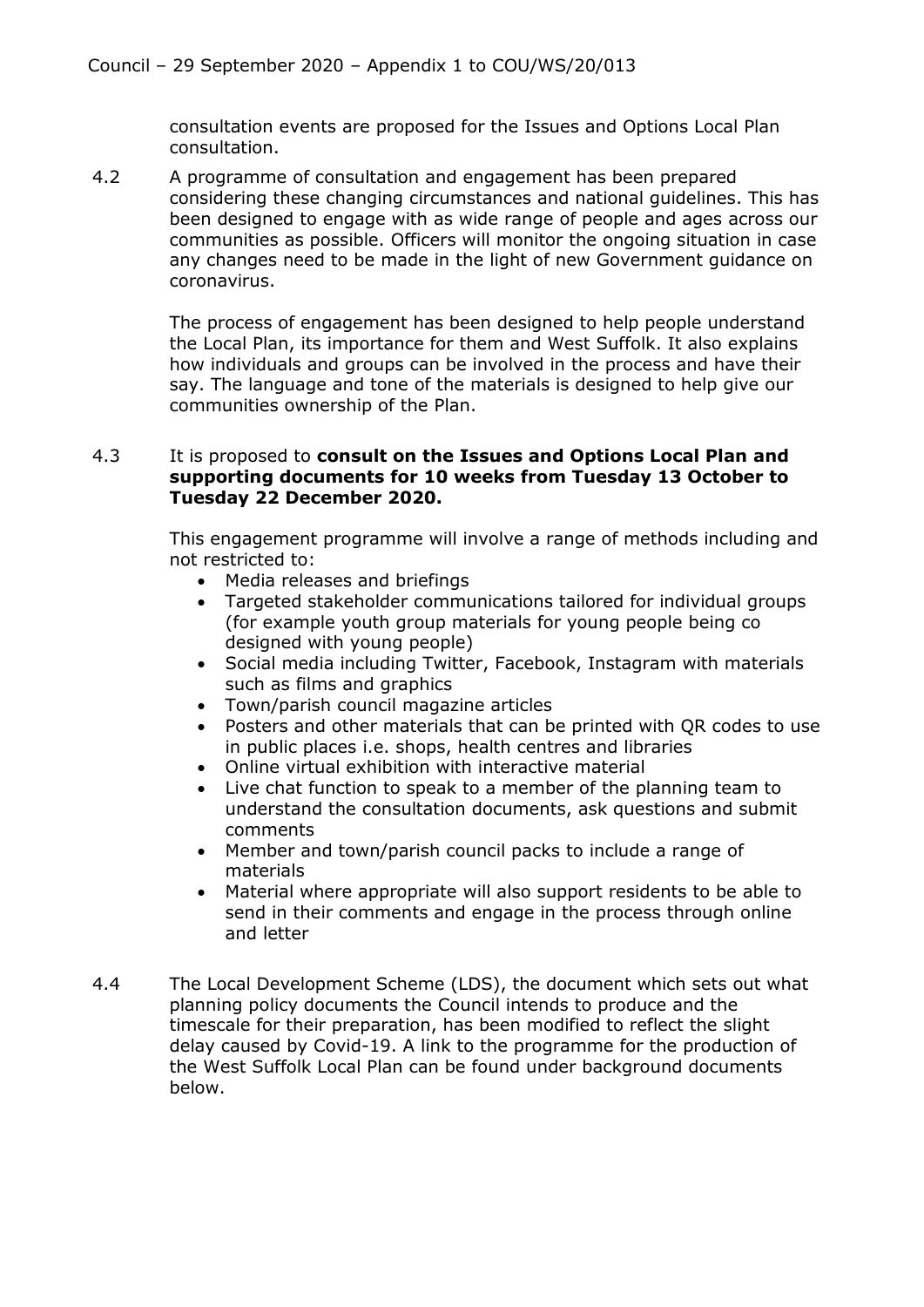### **5. Risks associated with the proposals**

- 5.1 Failure to proceed in a timely manner with the preparation of the new Local Plan through to adoption will leave the Authority with a dated Local Plan, leading to less control over development across the district. West Suffolk would be at high risk of speculative, unsuitable, uncontrolled development. Development and infrastructure needs would be determined on a case by case basis rather than a strategically planned approach.
- 5.2 The option not to progress a new Local Plan would also leave the Council open to reputational damage and likely Government intervention to produce a Local Plan for the District Council.

# **6. Implications arising from the proposals**

- 6.1 Financial: It is considered that the preparation of the West Suffolk Local Plan can be delivered through to adoption within the Council's budget.
- 6.2 Legal Compliance: The Planning and Compulsory Purchase Act, (2004), requires Forest Heath District Council to prepare and keep an up-to-date Local Plan and consult on emerging plan proposals.
- 6.3 Personal Data Processing: Planning Policies consultation system is considered to be General Data Protection Regulation (GGPR) compliant.
- 6.4 Equalities: The consultation and engagement programme recognises that community engagement with all sectors of society is important if we are to prepare an inclusive and forward-thinking local plan.
- 6.5 Crime and Disorder: The Suffolk Police Force and the Suffolk Police Architectural Liaison Officer will be consulted and engaged with throughout the consultation.
- 6.6 Environment or Sustainability: Supporting documents include a Sustainability Appraisal, Habitat Regulations Assessment and Environmental Constraints Study.
- 6.8 Changes to existing policies: This is the initial formal intelligence gathering stage of preparing a new local plan for West Suffolk. Two further rounds of consultation are programmed. Once adopted the new plan and its policies will replace those in the existing development plan.